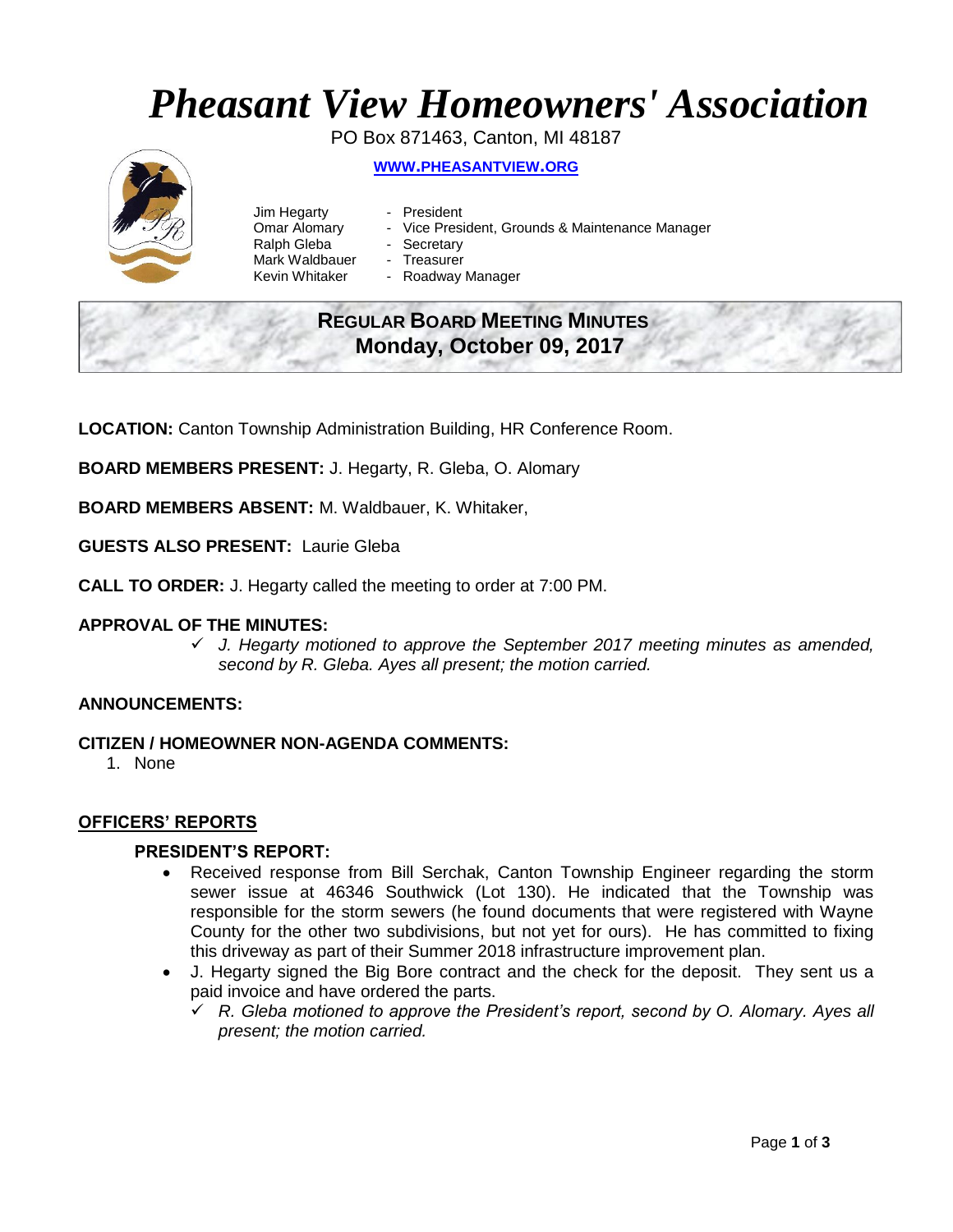#### **VICE PRESIDENT'S REPORT:**

- The Board sent a letter to Lot 2 regarding the pool violation. The pool has been removed.
	- ✓ *R. Gleba motioned to approve the Vice President's report, second by J. Hegarty. Ayes all present; the motion carried.*

#### **SECRETARY'S REPORT:**

• No report

#### **TREASURER'S REPORT:**

• Treasurer provided the normal monthly reports. One question to be answered from the 'Transaction Detail by Account Report' is "What is the Overdraft Protection Transfer Fee of \$12 for?

#### **DIRECTOR and COMMITTEE REPORTS**

#### **ROADWAY MANAGER'S REPORT**:

- The members were asked to provide ideas for the 2018 PRRMA budget. Please let K. Whitaker know of any improvements/changes that you would like me to take forward for Pheasant View.
- Because now the PASER survey of our roads, sidewalks, and curbs was done a couple years ago (basis for this year's repairs), another survey will be initiated this fall. Anything that is deemed worthy of repair from this survey will be addressed next summer.
- Fairways did not receive any advance notice of the road repairs that Nagle was to do and many residents were disgruntled. As a result of the failure….Rob Wilson personally attached notes to our PV resident's doors. Probably the reason why we received few complaints.
- K. Whitaker asked the PRRMA board for landscape company suggestions. Fairway Pines utilizes Oakley Lawn Service from New Boston and is very satisfied. K. Whitaker will be reaching out to them for a quote.
- The issue regarding the Storm Sewers and who has responsibility to repair and pay was raised. Bill Serchak emphasized that a Fairway Pines agreement was found and it did state that the Township was responsible for all repairs within that sub. He could not fathom WHY the Township agreed to that.....but they did. He is still looking for... but has not found similar agreements for Fairways and Pheasant View. K. Whitaker will have his hand on the pulse of this one.
- Next PRRMA meeting is October 24th @ 5:30PM.

#### **ARCHITECTURAL REVIEW COMMITTEE (ARC):**

- 1934 Stonebridge Way Lot 74 Replacement Windows Approved Oct. 2nd
- 2024 Stonebridge Way Lot 78 repair and replacement of existing deck with Trex approved Sept. 25th
- 47177 Southwick drive Lot 120 remodel deck Approved Sept. 20th

#### **SUBDIVISION COMMUNICATION COORDINATOR'S REPORT:**

• None.